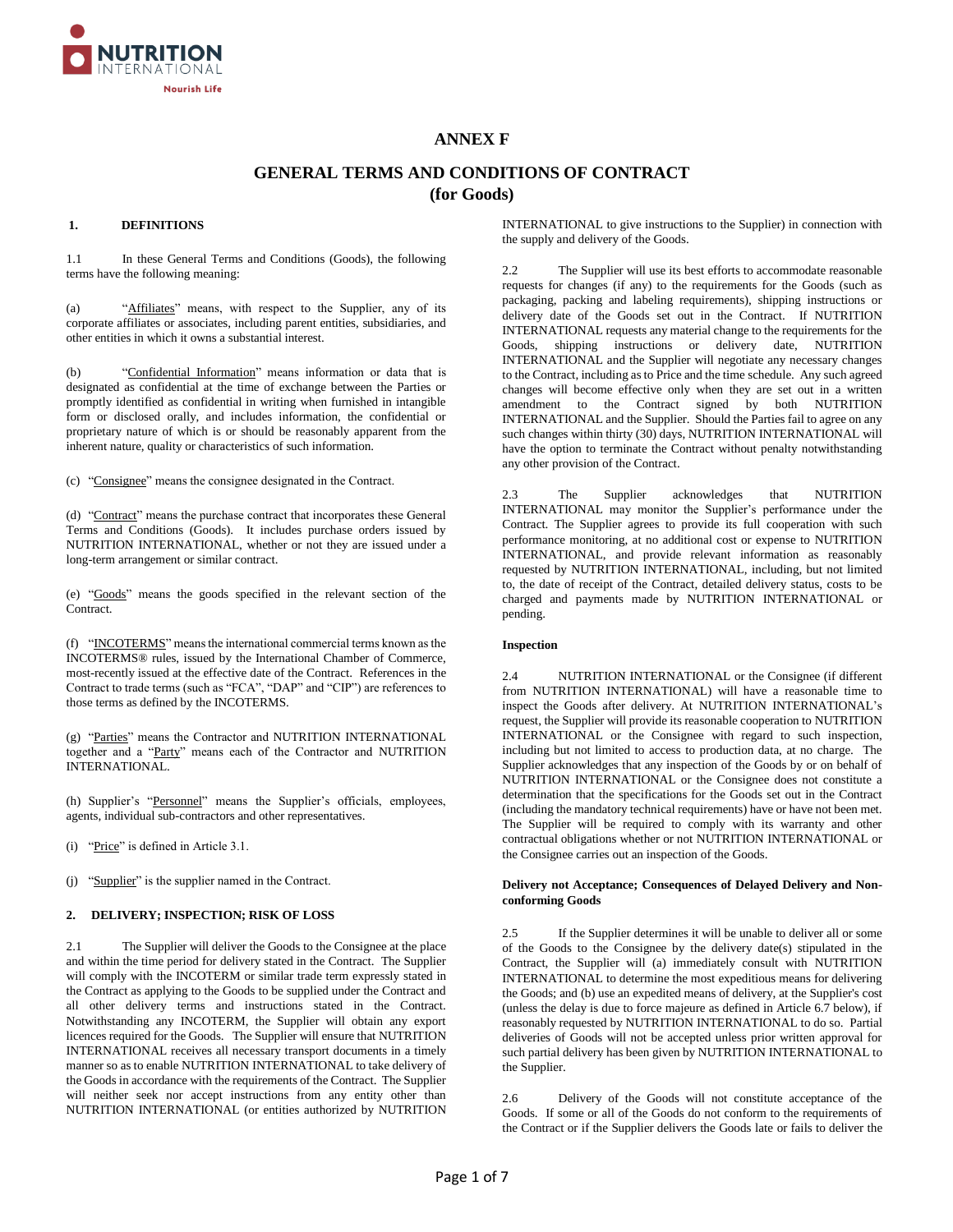Goods (or any part of the Goods) in accordance with the agreed delivery dates and delivery terms and instructions, NUTRITION INTERNATIONAL may, without prejudice to any of its other rights and remedies, exercise one or more of the following rights under the Contract at NUTRITION INTERNATIONAL's option:

(a) NUTRITION INTERNATIONAL can reject and refuse to accept any or all of the Goods (including those that do conform to the Contract). If NUTRITION INTERNATIONAL rejects the Goods, the Supplier will, at its own cost, arrange for the prompt return of the rejected Goods and, at NUTRITION INTERNATIONAL's option, the Supplier will promptly replace the rejected Goods with Goods of equal or better quality (and will be responsible for all costs related to such replacement) or NUTRITION INTERNATIONAL may exercise its other rights set out below;

(b) NUTRITION INTERNATIONAL may procure all or part of the Goods from other sources, in which case the Supplier will be responsible for any additional costs beyond the balance of the Price for such Goods;

(c) Upon NUTRITION INTERNATIONAL's demand, the Supplier will refund all payments (if any) made by NUTRITION INTERNATIONAL in respect of the rejected Goods or the Goods that have not been delivered in accordance with the delivery dates and delivery terms;

(d) NUTRITION INTERNATIONAL can give written notice of breach and, if the Supplier fails to remedy the breach, can terminate the Contract in accordance with Article 6.1 below;

(e) NUTRITION INTERNATIONAL can require the Supplier to pay liquidated damages as set out in the Contract.

2.7 Further to Article 11.6 below, the Supplier expressly acknowledges that if, in respect of any consignment, NUTRITION INTERNATIONAL takes delivery of all or some of the Goods that have been delivered late or otherwise not in full compliance with the delivery terms and instructions or that are not in full conformity with the requirements of the Contract, this does not constitute a waiver of NUTRITION INTERNATIONAL's rights in respect of such late delivery or non-compliant Goods.

# **Risk of Loss; Title to Goods**

2.8 Risk of loss, damage to or destruction of Goods supplied under the Contract, and responsibility for arranging and paying for freight and insurance, will be governed by the INCOTERM or similar trade term expressly stated in the Contract as applying to the Goods supplied under the Contract and any other express terms of the Contract. In the absence of any such INCOTERM or similar trade term or other express terms, the following provisions will apply: (a) the entire risk of loss, damage to or destruction of the Goods will be borne exclusively by the Supplier until physical delivery of the Goods to the Consignee has been completed in accordance with the Contract; and (b) the Supplier will be solely liable for making all transport arrangements and for payment of freight and insurance costs for the shipment and delivery of the Goods in accordance with the requirements of the Contract.

2.9 Unless otherwise expressly provided in the Contract, title in and to the Goods will pass from the Supplier to the Consignee upon delivery of the Goods in accordance with the applicable delivery terms and acceptance of the Goods in accordance with the Contract.

# **3. PRICE; INVOICING; TAX EXEMPTION; PAYMENT TERMS**

3.1 The price for the Goods is the amount specified in the price section of the Contract (the "Price"), it being understood that such amount is specified in Canadian dollars (CAD) unless otherwise expressly provided for in the price section of the Contract. The Price includes the cost of packaging and packing the Goods in accordance with the requirements of the Contract and delivery in accordance with the applicable delivery terms. The Price is inclusive of all costs, expenses, charges or fees that the Supplier may incur in connection with the performance of its obligations under the Contract; provided that, without prejudice to or limiting the provisions of Article 3.3 below, all duties and other taxes imposed by any authority or entity must be separately identified. It is understood and agreed that the Supplier will not request any change to the Price after delivery of the Goods by the Supplier and that the Price cannot be changed except by written agreement between the Parties before the Goods are delivered.

3.2 The Supplier will issue invoices to NUTRITION INTERNATIONAL only after the Supplier has fulfilled the delivery terms of the Contract. The Supplier will issue (a) one (1) invoice in respect of the payment being sought, in the currency specified in the Contract and in English, indicating the Contract identification number listed on the front page of the Contract; and (b) copies of the shipping documents and other supporting documents as specified in the Contract.

3.3 The Goods to be supplied to NUTRITION INTERNATIONAL by the Contractor under this Contract are intended for export from the country of manufacture and as such would constitute a "zero-rated supply" as this expression is defined in Part IX of the Excise Tax Act. The Harmonized Services Tax should not therefore be added to the value of these Goods.

3.4 NUTRITION INTERNATIONAL will notify the Supplier of any dispute or discrepancy in the content or form of any invoice. With respect to disputes regarding only a portion of such invoice, NUTRITION INTERNATIONAL will pay the Supplier the amount of the undisputed portion in accordance with Article 3.5 below. NUTRITION INTERNATIONAL and the Supplier will consult in good faith to promptly resolve any dispute with respect to any invoice. Upon resolution of such dispute, any amounts that have not been charged in accordance with the Contract will be deducted from the invoice(s) in which they appear and NUTRITION INTERNATIONAL will pay any agreed remaining items in the invoice(s) in accordance with Article 3.5 within thirty (30) days after the final resolution of such dispute.

3.5 NUTRITION INTERNATIONAL will pay the uncontested amount of the Supplier's invoice within thirty (30) days of receiving both the invoice and the shipping documents and other supporting documents, as referred to in Article 3.2 above. The amount paid will reflect any discount(s) shown under the payment terms of the Contract. The Supplier will not be entitled to interest on any late payment or any sums payable under the Contract nor any accrued interest on payments withheld by NUTRITION INTERNATIONAL in connection with a dispute. Payment will not relieve the Supplier of its obligations under the Contract. Payment will not be deemed acceptance of the Goods or waiver of any rights with regard to the Goods.

3.6 Each invoice will confirm the Supplier's bank account details provided to NUTRITION INTERNATIONAL as part of the Supplier's registration process with NUTRITION INTERNATIONAL. All payments due to the Supplier under the Contract will be made by electronic funds transfer to that bank account. It is the Supplier's responsibility to ensure that the bank details supplied by it to NUTRITION INTERNATIONAL are upto-date and accurate and notify NUTRITION INTERNATIONAL in writing by an authorized representative of the Supplier of any changes in bank details together with supporting documentation satisfactory to NUTRITION INTERNATIONAL.

3.7 The Supplier acknowledges and agrees that NUTRITION INTERNATIONAL may withhold payment in respect of any invoice if, in NUTRITION INTERNATIONAL's opinion, the Supplier has not performed in accordance with the terms and conditions of the Contract, or if the Supplier has not provided sufficient documentation in support of the invoice.

3.8 NUTRITION INTERNATIONAL will have the right to set off against any amount or amounts due and payable by NUTRITION INTERNATIONAL to the Supplier under the Contract, any payment, indebtedness or other claim (including, without limitation, any overpayment made by NUTRITION INTERNATIONAL to the Supplier) owing by the Supplier to NUTRITION INTERNATIONAL under the Contract or under any other contract or agreement between the Parties. NUTRITION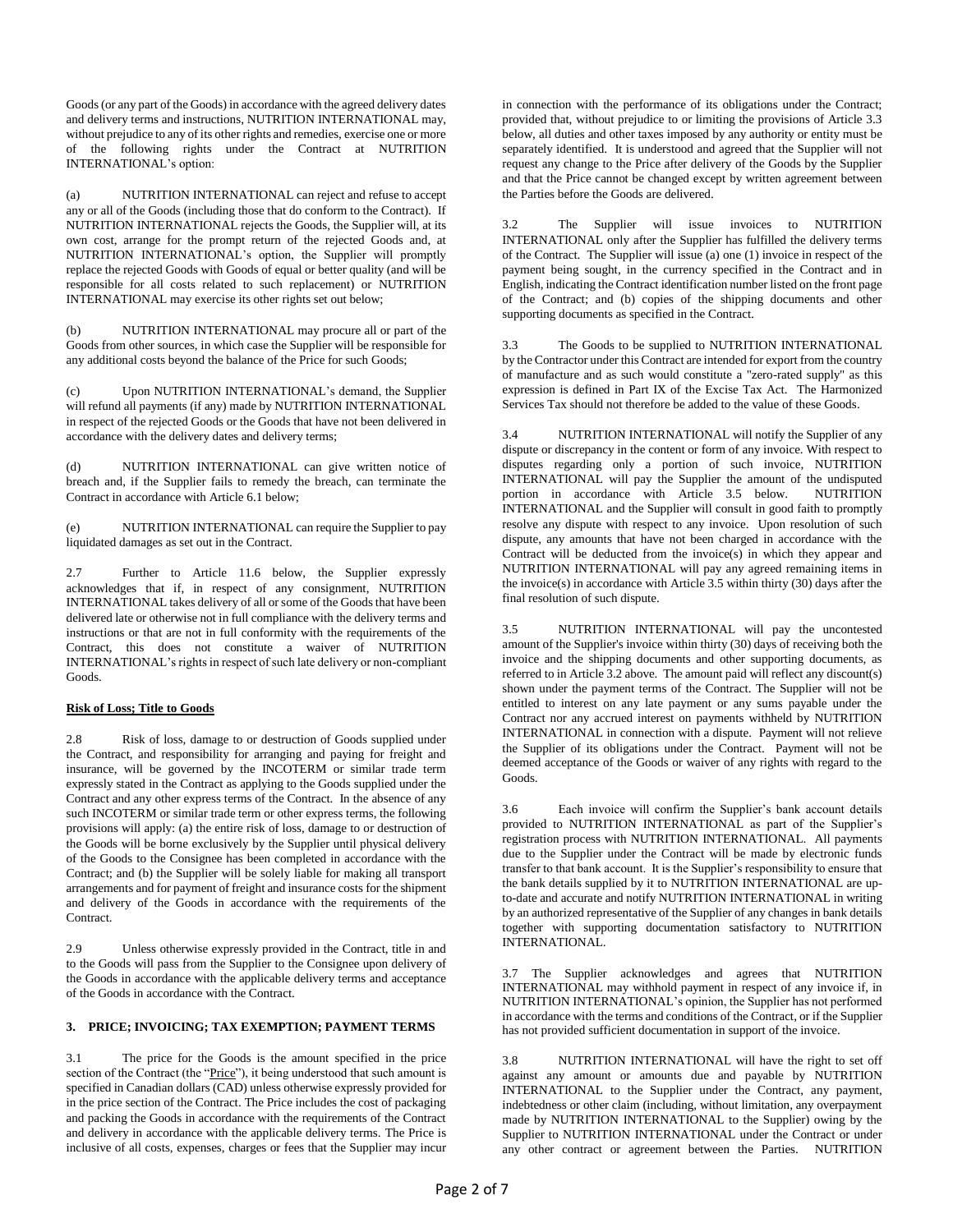INTERNATIONAL will not be required to give the Supplier prior notice before exercising this right of set-off (such notice being waived by the Supplier). NUTRITION INTERNATIONAL will promptly notify the Supplier after it has exercised such right of set-off, explaining the reasons for such set-off, provided however that the failure to give such notification will not affect the validity of such set-off.

3.9 Each of the invoices paid by NUTRITION INTERNATIONAL may be subject to a post-payment audit by NUTRITION INTERNATIONAL's external and internal auditors or by other authorised agents of NUTRITION INTERNATIONAL, at any time during the term of the Contract and for three (3) years after the Contract terminates. NUTRITION INTERNATIONAL will be entitled to a refund from the Supplier of amounts such audit or audits determine were not in accordance with the Contract regardless of the reasons for such payments (including but not limited to the actions or inactions of NUTRITION INTERNATIONAL staff and other personnel).

# **4. REPRESENTATIONS AND WARRANTIES; INDEMNIFICATION; INSURANCE**

### **Representations and Warranties**

4.1 The Supplier represents and warrants that as of the effective date and throughout the term of the Contract: (a) it has the full authority and power to enter into the Contract and to perform its obligations under the Contract and the Contract is a legal, valid and binding obligation, enforceable against it in accordance with its terms; (b) it has, and will maintain throughout the term of the Contract, all rights, licenses, authority and resources necessary, as applicable, to develop, source, manufacture and supply the Goods and to perform its other obligations under the Contract; (c) all of the information concerning the Goods and the Supplier that it has previously provided to NUTRITION INTERNATIONAL, or that it provides to NUTRITION INTERNATIONAL during the term of the Contract, is true, correct, accurate and not misleading; (d) it is financially solvent and is able to supply the Goods to NUTRITION INTERNATIONAL in accordance with the terms and conditions of the Contract; (e) the use or supply of the Goods does not and will not infringe any patent, design, trade-name or trade-mark; (f) it has not and will not enter into any agreement or arrangement that restrains or restricts any person's rights to use, sell, dispose of or otherwise deal with the Goods; and (g) the development, manufacture and supply of the Goods is, and will continue to be, in compliance with all applicable laws, rules and regulations. The Supplier will fulfill its commitments with the fullest regard to the interests of NUTRITION INTERNATIONAL and will refrain from any action which may adversely affect NUTRITION INTERNATIONAL.

4.2 The Supplier further represents and warrants that the Goods (including packaging): (a) conform to the quality, quantity and specifications for the Goods stated in the Contract (including, in the case of perishable or pharmaceutical products, the shelf life specified in the Contract); (b) conform in all respects to the technical documentation provided by the Supplier in respect of such Goods and, if samples were provided to NUTRITION INTERNATIONAL prior to entering into the Contract, are equal and comparable in all respects to such samples; (c) are new and factory-packed; (d) are fit for the purposes for which such goods are ordinarily used and for purposes expressly made known to the Supplier by NUTRITION INTERNATIONAL in the Contract; (e) are of consistent quality and free from faults and defects in design, manufacture, workmanship and materials; (f) are free from all liens, encumbrances or other third party claims; and (g) are contained or packaged in accordance with the standards of export packaging for the type and quantities of the Goods specified in the Contract, and for the modes of transport of the Goods specified in the Contract (including but not limited to, in a manner adequate to protect them in such modes of transport), and marked in a proper manner in accordance with the instructions stipulated in the Contract and applicable law.

4.3 The warranties provided in Article 4.2 will remain valid for the warranty period specified in the Contract; provided that (a) the warranty period for pharmaceutical goods or other perishable products will be no less than the shelf-life of those Goods specified in the Contract; and (b) if no warranty period or shelf-life is specified in the Contract, the warranties will remain valid from the date the Supplier signs the Contract until the day twelve (12) months after fulfillment of the delivery terms or such later date as may be prescribed by law.

4.4 If the Supplier is not the original manufacturer of the Goods or any part of the Goods, the Supplier assigns to NUTRITION INTERNATIONAL (or, at NUTRITION INTERNATIONAL's instructions, the Government or other entity that receives the Goods) all manufacturers' warranties in addition to any other warranties under the Contract.

4.5 The representations and warranties made by the Supplier in Articles 4.1 and 4.2 and the Supplier's obligations in Articles 4.3 and 4.4 above are made to and are for the benefit of (a) each entity that makes a direct financial contribution to the purchase of Goods; and (b) each Government or other entity that receives the Goods.

### **Indemnification**

4.6 The Supplier will indemnify, hold and save harmless and defend, at its own expense, NUTRITION INTERNATIONAL, its officials, employees, consultants and agents, each entity that makes a direct financial contribution to the purchase of the Goods and each Government or other entity that receives the Goods, from and against all suits, claims, demands, losses and liability of any nature or kind, including their costs and expenses, by a third party and arising out of the acts or omissions of the Supplier or its Personnel or sub-contractors in the performance of the Contract. This provision will extend to but not be limited to (a) claims and liability in the nature of workers' compensation; (b) product liability; and (c) any actions or claims pertaining to the alleged infringement of a patent, design, trade-name or trade-mark arising in connection with the Goods or other liability arising out of the use of patented inventions or devices, copyrighted material or other intellectual property provided or licensed to NUTRITION INTERNATIONAL under the Contract or used by the Supplier, its Personnel or sub-contractors in the performance of the Contract.

4.7 NUTRITION INTERNATIONAL will report any such suits, proceedings, claims, demands, losses or liability to the Supplier within a reasonable period of time after having received actual notice. The Supplier will have sole control of the defence, settlement and compromise of any such suit, proceeding, claim or demand except with respect to the assertion or defence of the privileges and immunities of NUTRITION INTERNATIONAL or any matter relating to NUTRITION INTERNATIONAL's privileges and immunities), which as between the Supplier and NUTRITION INTERNATIONAL, only NUTRITION INTERNATIONAL itself will assert and maintain. NUTRITION INTERNATIONAL will have the right, at its own expense, to be represented in any such suit, proceeding, claim or demand by independent counsel of its own choosing.

#### **Insurance**

4.8 The Supplier will comply with the following insurance requirements:

The Supplier will have and maintain in effect with reputable insurers and in sufficient amounts, insurance against all of the Supplier's risks under the Contract (including, but not limited to, the risk of claims arising out of or related to the Supplier's performance of the Contract), including the following:

(i) Insurance against all risks in respect of its property and any equipment used for the performance of the Contract;

(ii) General liability insurance against all risks in respect of the Contract and claims arising out of the Contract including, but not limited to, product liability insurance, in an adequate amount to cover all claims arising from or in connection with the Supplier's performance under the Contract. The Supplier's product liability insurance will cover the direct and indirect financial consequences of liability (including all costs, including replacement costs, related to recall campaigns) sustained by NUTRITION INTERNATIONAL or third parties as a result of or relating to the Goods;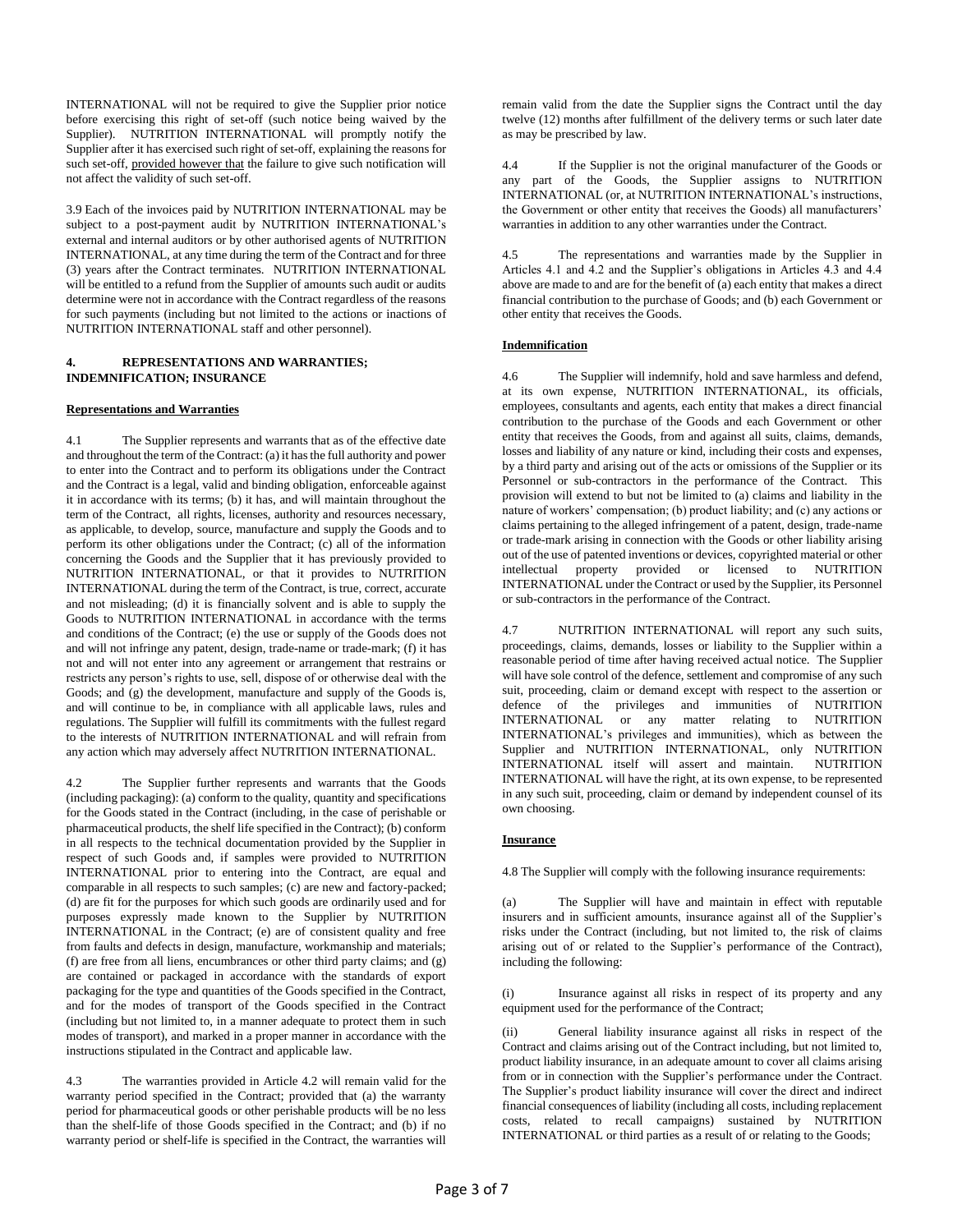(iii) All appropriate workers' compensation and employer's liability insurance, or its equivalent, with respect to its Personnel and sub-contractors to cover claims for death, bodily injury or damage to property arising from the performance of the Contract; and

(iv) Such other insurance as may be agreed upon in writing between NUTRITION INTERNATIONAL and the Supplier.

(b) The Supplier will maintain the insurance coverage referred to in Article 4.8(a) above during the term of the Contract and for a period after the Contract terminates extending to the end of any applicable limitations period with regard to claims against which the insurance is obtained.

(c) The Supplier will be responsible to fund all amounts within any policy deductible or retention.

(d) Except with regard to the insurance referred to in paragraph (a)(iii) above, the insurance policies for the Supplier's insurance required under this Article 4.8 will (i) name NUTRITION INTERNATIONAL as an additional insured; (ii) include a waiver by the insurer of any subrogation rights against NUTRITION INTERNATIONAL; and (iii) provide that NUTRITION INTERNATIONAL will receive thirty (30) days' written notice from the insurer prior to any cancellation or change of coverage.

(e) The Supplier will, upon request, provide NUTRITION INTERNATIONAL with satisfactory evidence of the insurance required under this Article 4.8.

(f) Compliance with the insurance requirements of the Contract will not limit the Supplier's liability either under the Contract or otherwise.

### **Liability**

4.9 The Supplier will pay NUTRITION INTERNATIONAL promptly for all loss, destruction or damage to NUTRITION INTERNATIONAL's property caused by the Supplier's Personnel or subcontractors in the performance of the Contract.

### **5. INTELLECTUAL PROPERTY AND OTHER PROPRIETARY RIGHTS; CONFIDENTIALITY**

#### **Intellectual Property and Other Proprietary Rights**

5.1 Unless otherwise expressly provided for in the Contract:

(a) Subject to paragraph (b) of this Article 5.1, NUTRITION INTERNATIONAL will be entitled to all intellectual property and other proprietary rights with regard to products, processes, inventions, ideas, know-how, data or documents and other materials ("Contract Materials") that (i) the Supplier develops for NUTRITION INTERNATIONAL under the Contract and which bear a direct relation to the Contract or (ii) are produced, prepared or collected in consequence of, or during the course of, the performance of the Contract. The term "Contract Materials" includes, but is not limited to, all maps, drawings, photographs, plans, reports, recommendations, estimates, documents developed or received by, and all other data compiled by or received by, the Supplier under the Contract. The Supplier acknowledges and agrees that Contract Materials constitute works made for hire for NUTRITION INTERNATIONAL. Contract Materials will be treated as NUTRITION INTERNATIONAL's Confidential Information and will be delivered only to authorized NUTRITION INTERNATIONAL officials on expiry or termination of the Contract.

(b) NUTRITION INTERNATIONAL will not be entitled to, and will not claim any ownership interest in, any intellectual property or other proprietary rights of the Supplier that pre-existed the performance by the Supplier of its obligations under the Contract, or that the Supplier may develop or acquire, or may have developed or acquired, independently of the performance of its obligations under the Contract. The Supplier grants to NUTRITION INTERNATIONAL a perpetual license to use such intellectual property or other proprietary rights solely for the purposes of and in accordance with the requirements of the Contract.

(c) At NUTRITION INTERNATIONAL's request, the Supplier will take all necessary steps, execute all necessary documents and generally assist in securing such proprietary rights and transferring (or, in the case, intellectual property referred to in paragraph (b) above, licensing) them to NUTRITION INTERNATIONAL in compliance with the requirements of the applicable law and of the Contract.

#### **Confidentiality**

5.2 Confidential Information that is considered proprietary by either Party or that is delivered or disclosed by one Party ("Discloser") to the other Party ("Recipient") during the course of performance of the Contract will be held in confidence by the Recipient. The Recipient will use the same care and discretion to avoid disclosure of the Discloser's Confidential Information as the Recipient uses for its own Confidential Information and will use the Discloser's Confidential Information solely for the purpose for which it was disclosed to the Recipient. The Recipient will not disclose the Discloser's Confidential Information to any other party:

(a) except to those of its Affiliates, employees, officials, representatives, agents and sub-contractors who have a need to know such Confidential Information for purposes of performing obligations under the Contract; or

(b) unless the Confidential Information (i) is obtained by the Recipient from a third party without restriction; (ii) is disclosed by the Discloser to a third party without any obligation of confidentiality; (iii) is known by the Recipient prior to disclosure by the Discloser; or (iv) at any time is developed by the Recipient completely independently of any disclosures under the Contract.

5.3 If the Supplier receives a request for disclosure of NUTRITION INTERNATIONAL's Confidential Information pursuant to any judicial or law enforcement process, before any such disclosure is made the Supplier (a) will give NUTRITION INTERNATIONAL sufficient notice of such request in order to allow NUTRITION INTERNATIONAL to have a reasonable opportunity to secure the intervention of the relevant national Government to establish protective measures or take such other action as may be appropriate; and (b) will so advise the relevant authority that requested disclosure. NUTRITION INTERNATIONAL may disclose the Supplier's Confidential Information to the extent required pursuant to resolutions or regulations of its governing bodies.

5.4 The Supplier may not communicate at any time to any other<br>person, Government or authority external to NUTRITION Government or authority external to NUTRITION INTERNATIONAL, any information known to it by reason of its association with NUTRITION INTERNATIONAL that has not been made public, except with the prior authorization of NUTRITION INTERNATIONAL; nor will the Supplier at any time use such information to private advantage.

#### **End of Contract**

5.5 Upon the expiry or earlier termination of the Contract, the Supplier will:

return to NUTRITION INTERNATIONAL all of NUTRITION INTERNATIONAL's Confidential Information or, at NUTRITION INTERNATIONAL's option, destroy all copies of such information held by the Supplier or its sub-contractors and confirm such destruction to NUTRITION INTERNATIONAL in writing; and

will transfer to NUTRITION INTERNATIONAL all intellectual and other proprietary information in accordance with Article 5.1(a).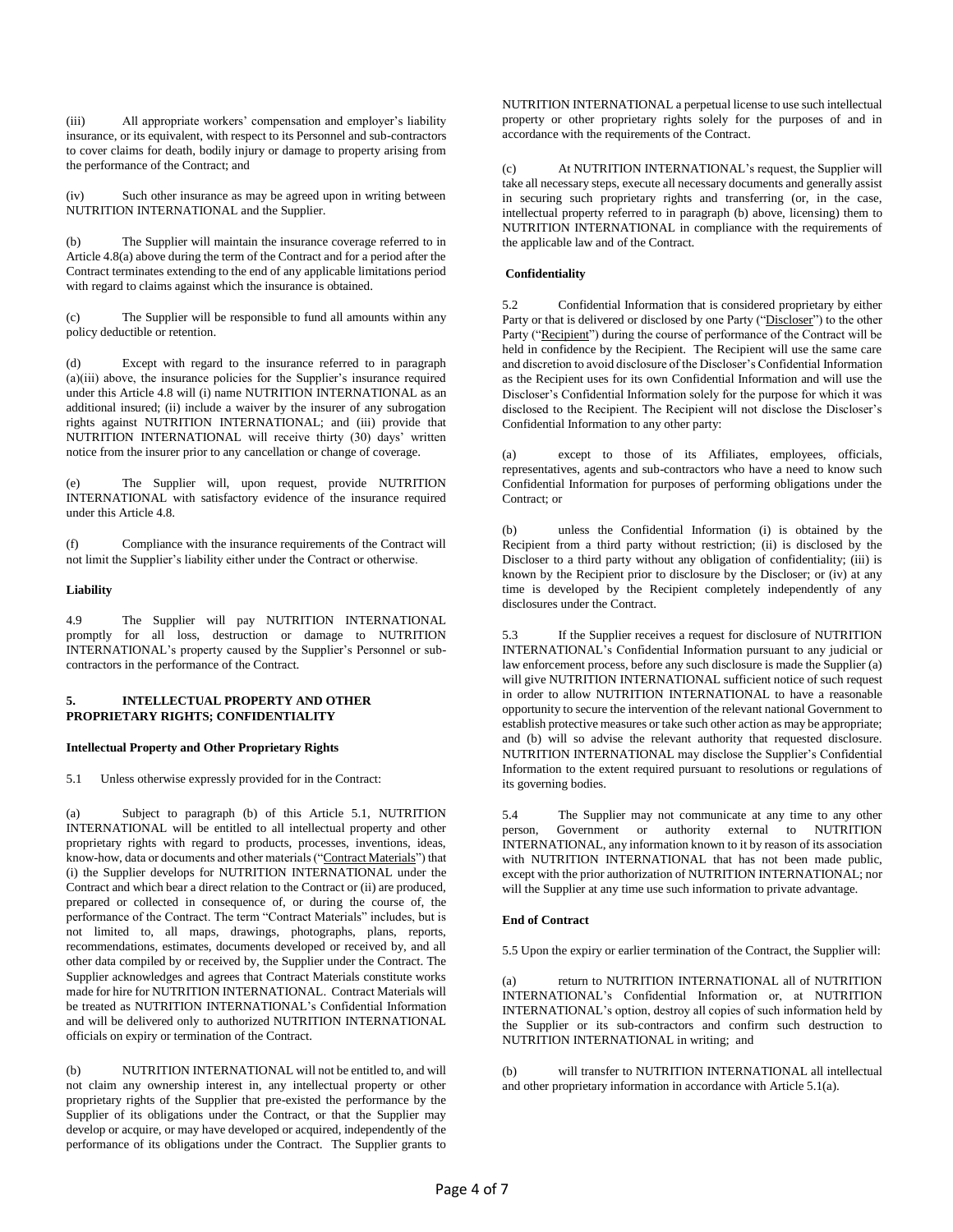# **6. TERMINATION; FORCE MAJEURE**

### **Termination by Either Party for Material Breach**

6.1 If one Party is in material breach of any of its obligations under the Contract, the other Party can give it written notice that within thirty (30) days of receiving such notice the breach must be remedied (if such breach is capable of remedy). If the breaching Party does not remedy the breach within the thirty (30) days' period or if the breach is not capable of remedy, the nonbreaching Party can terminate the Contract. The termination will be effective thirty (30) days after the non-breaching Party gives the breaching Party written notice of termination. The initiation of conciliation or arbitral proceedings in accordance with Article 9 (Settlement of Disputes) below will not be grounds for termination of the Contract.

## **Additional Termination Rights of NUTRITION INTERNATIONAL**

6.2 In addition to the termination rights under Article 6.1 above, NUTRITION INTERNATIONAL can terminate the Contract with immediate effect upon delivery of a written notice of termination, without any liability for termination charges or any other liability of any kind:

(a) in the circumstances described in, and in accordance with, Article 7 (*Ethical Standards*); or

(b) if the Supplier breaches any of the provisions of Articles 5.2-5.4 (*Confidentiality*); or

(c) if the Supplier (i) is adjudged bankrupt, or is liquidated, or becomes insolvent, or applies for a moratorium or stay on any payment or repayment obligations, or applies to be declared insolvent; (ii) is granted a moratorium or a stay, or is declared insolvent; (iii) makes an assignment for the benefit of one or more of its creditors; (iv) has a receiver appointed on account of the insolvency of the Supplier; (v) offers a settlement in lieu of bankruptcy or receivership; or (vi) has become, in NUTRITION INTERNATIONAL's reasonable judgment, subject to a materially adverse change in its financial condition that threatens to substantially affect the ability of the Supplier to perform any of its obligations under the Contract.

6.3 In addition to the termination rights under Articles 6.1 and 6.2 above, NUTRITION INTERNATIONAL can terminate the Contract at any time by providing written notice to the Supplier in any case in which NUTRITION INTERNATIONAL's mandate applicable to the performance of the Contract or NUTRITION INTERNATIONAL's funding applicable to the Contract is curtailed or terminated, whether in whole or in part. NUTRITION INTERNATIONAL can also terminate the Contract upon sixty (60) days' written notice to the Supplier without having to provide any justification.

6.4 As soon as it receives a notice of termination from NUTRITION INTERNATIONAL, the Supplier will immediately take steps to cease provision of the Goods in a prompt and orderly manner and to minimize costs and will seek instructions from NUTRITION INTERNATIONAL regarding Goods in transit (if any) and will not undertake any further or additional commitments as of and following the date it receives the termination notice. In addition, the Supplier will take any other action that may be necessary, or that NUTRITION INTERNATIONAL may direct in writing, for the minimization of losses and for the protection and preservation of any property (whether tangible or intangible) related to the Contract that is in the possession of the Supplier and in which NUTRITION INTERNATIONAL has or may be reasonably expected to acquire an interest.

6.5 If the Contract is terminated, no payment will be due from NUTRITION INTERNATIONAL to the Supplier except for Goods delivered in accordance with the requirements of the Contract and only if such Goods were ordered, requested or otherwise provided prior to the Supplier's receipt of notice of termination from NUTRITION INTERNATIONAL or, in the case of termination by the Supplier, the effective date of such termination. The Supplier will have no claim for any further payment beyond payments in accordance with this Article 6.5, but will remain liable to NUTRITION INTERNATIONAL for all loss or damages which may be suffered by NUTRITION INTERNATIONAL by reason of the Supplier's default (including but not limited to cost of the purchase and delivery of replacement or substitute goods).

6.6 The termination rights in this Article 6 are in addition to all other rights and remedies of NUTRITION INTERNATIONAL under the Contract.

### **Force Majeure**

6.7 If one Party is rendered permanently unable, wholly or in part, by reason of force majeure to perform its obligations under the Contract, the other Party may terminate the Contract on the same terms and conditions as are provided for in Article 6.1 above, except that the period of notice will be seven (7) days instead of thirty (30) days. "Force majeure" means any unforeseeable and irresistible events arising from causes beyond the control of the Parties, including acts of nature, any act of war (whether declared or not), invasion, revolution, insurrection, terrorism or other acts of a similar nature or force. "Force majeure" does not include (a) any event which is caused by the negligence or intentional action of a Party; (b) any event which a diligent party could reasonably have been expected to take into account and plan for at the time the Contract was entered into; (c) the insufficiency of funds, inability to make any payment required under the Contract, or any economic conditions, including but not limited to inflation, price escalations, or labour availability; or (d) any event resulting from harsh conditions or logistical challenges for the Supplier (including civil unrest) associated with locations at which NUTRITION INTERNATIONAL is operating or is about to operate or is withdrawing from.

### **7. ETHICAL STANDARDS**

7.1 The Supplier will be responsible for the professional and technical competence of its Personnel including its employees and will select, for work under the Contract, reliable individuals who will perform effectively in the implementation of the Contract, respect the local laws and customs, and conform to a high standard of moral and ethical conduct.

7.2 (a) The Supplier represents and warrants that no employee of NUTRITION INTERNATIONAL has received from or on behalf of the Supplier, or will be offered by or on behalf of the Supplier, any direct or indirect benefit in connection with the Contract including the award of the Contract to the Supplier. Such direct or indirect benefit includes, but is not limited to, any gifts, favours or hospitality.

(b) The Supplier represents and warrants that the following requirements with regard to former NUTRITION INTERNATIONAL officials have been complied with and will be complied with:

(i) During the one (1) year period after an official has separated from NUTRITION INTERNATIONAL, the Supplier may not make a direct or indirect offer of employment to that former NUTRITION<br>INTERNATIONAL employee if that former NUTRITION  $INTERNATIONAL$  employee if that INTERNATIONAL employee was, during the three years prior to separating from NUTRITION INTERNATIONAL, involved in any aspect of a NUTRITION INTERNATIONAL procurement process in which the Supplier has participated.

(ii) During the two (2) year period after an employee has separated from NUTRITION INTERNATIONAL, that former employee may not, directly or indirectly on behalf of the Supplier, communicate with NUTRITION INTERNATIONAL, or present to NUTRITION INTERNATIONAL, about any matters that were within such former employees responsibilities while at NUTRITION INTERNATIONAL.

(c) The Supplier represents that, in respect of all aspects of the Contract (including the award of the Contract by NUTRITION INTERNATIONAL to the Supplier and the selection and awarding of subcontracts by the Supplier), it has disclosed to NUTRITION INTERNATIONAL any situation that may constitute an actual or potential conflict of interest or could reasonably be perceived as a conflict of interest.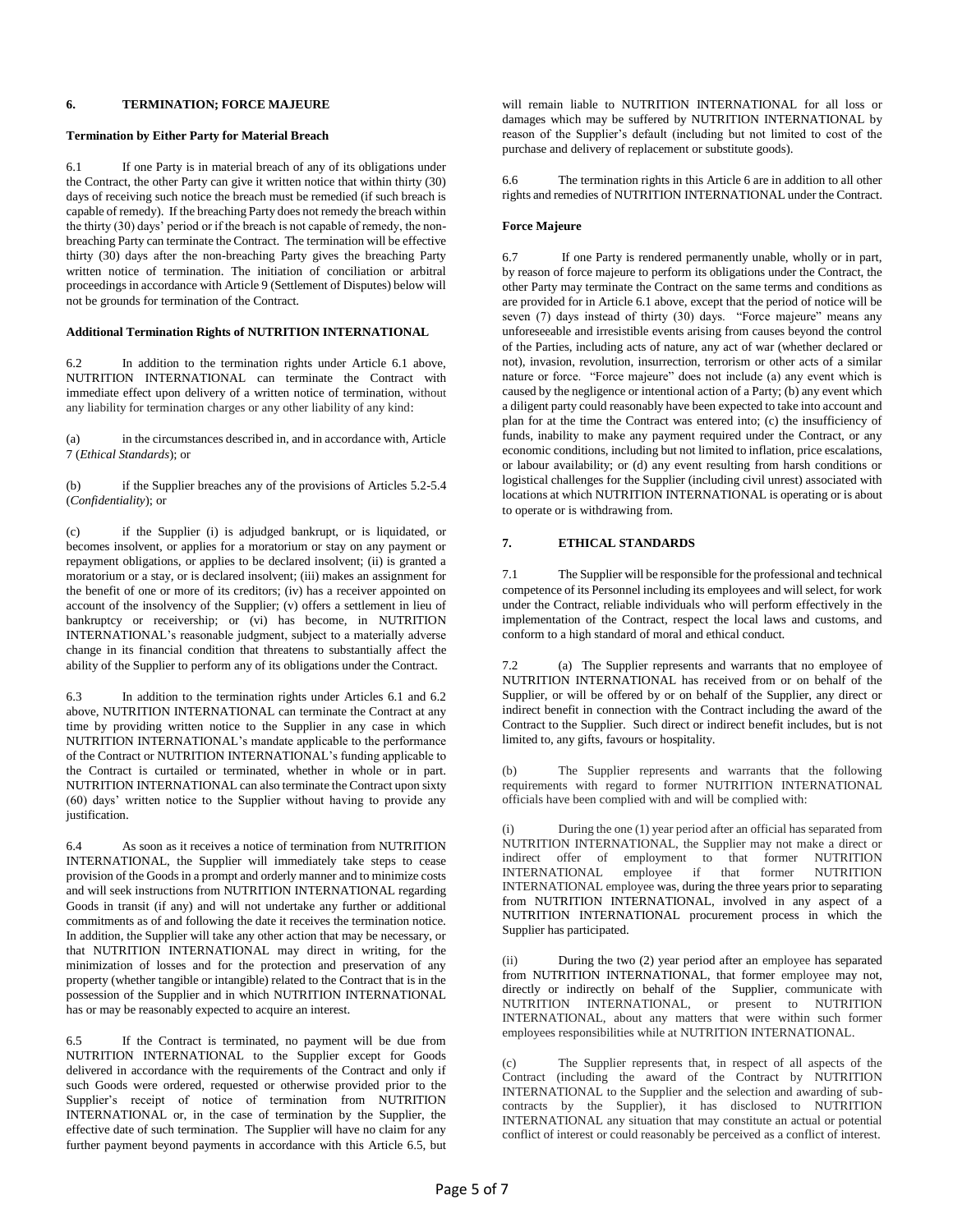7.3 The Supplier further represents and warrants that neither it nor any of its Affiliates, or Personnel or directors, is subject to any sanction or temporary suspension imposed by any international inter-governmental organisation. The Supplier will immediately disclose to NUTRITION INTERNATIONAL if it or any of its Affiliates, or Personnel or directors, becomes subject to any such sanction or temporary suspension during the term of the Contract.

7.4 The Supplier will (a) observe the highest standard of ethics; (b) use its best efforts to protect NUTRITION INTERNATIONAL against fraud, in the performance of the Contract; and (c) comply with the applicable provisions of NUTRITION INTERNATIONAL's Fraud and Anti-Corruption Policy. In particular, the Supplier will not engage, and will ensure that its Personnel, agents and sub-contractors do not engage, in any corrupt, fraudulent, coercive, collusive or obstructive conduct as such terms are defined in NUTRITION INTERNATIONAL's Fraud and Anti- Corruption Policy.

7.5 The Supplier will, during the term of the Contract, comply with (a) all laws, ordinances, rules and regulations bearing upon the performance of its obligations under the Contract.

7.6 The Supplier fully acknowledges the duty of care to protect and promote the welfare of children and young people. The Supplier will be committed to ensuring child protection practices reflects statutory, legal, legislative responsibilities, as well as current guidance and advice, and complies with the Supplier's child protection policy. Should the Supplier not have a child protection policy, the[n NI's Child Protection Policy](https://www.nutritionintl.org/child-protection-policy/) shall be the guiding document, taking into consideration best practices and any specific local requirements. The Supplier will promptly notify NUTRITION INTERNATIONAL of any changes to any specific statutory, legal, legislative child protection responsibilities or organizational child protection policy changes.

7.7 The Supplier represents and warrants that it has taken and will take all appropriate measures to prevent sexual exploitation or abuse of anyone by its Personnel including its employees or any persons engaged by the Supplier to perform any services under the Contract. For these purposes, sexual activity with any person less than eighteen years of age, regardless of any laws relating to consent, will constitute the sexual exploitation and abuse of such person. In addition, the Supplier represents and warrants that it has taken and will take all appropriate measures to prohibit its Personnel including its employees or other persons engaged by the Supplier, from exchanging any money, goods, services, or other things of value, for sexual favours or activities or from engaging in any sexual activities that are exploitive or degrading to any person. This provision constitutes an essential term of the Contract and any breach of this representation and warranty will entitle NUTRITION INTERNATIONAL to terminate the Contract immediately upon notice to the Supplier, without any liability for termination charges or any other liability of any kind.

7.8 Safeguarding, social responsibility and respect for human rights are central to NUTRITION INTERNATIONAL's expectations of the Supplier and the Suppliers' downstream partners supporting the Contract. It is the responsibility of the Supplier to ensure that its downstream partners comply with this clause in its entirety. The Supplier must ensure that robust procedures are adopted and maintained to eliminate the risk of poor human rights practices within their delivery chain environments. These practices include: sexual exploitation, abuse and harassment; all forms of child abuse; inequality or discrimination on the basis of race, gender, age, religion, sexuality, culture of disability.

The Supplier and their downstream partners supporting any NUTRITION INTERNATIONAL activities must place an emphasis on the control of these and further unethical and illegal employment practices, such as modern-day slavery, forced and child labour and other forms of exploitative and unethical treatment of workers and aid Suppliers. The Supplier will inform NUTRITION INTERNATIONAL as soon as it becomes aware of any incident or report that is inconsistent with the undertakings and confirmations provided in this Article 7.

7.9 The Supplier hereby certifies that consistent with Local and International, including Canadian and United Nations Security Council resolutions, both NUTRITION INTERNATIONAL and the Supplier are fully committed to the international fight against terrorism and that the Supplier does not advocate, support, assist or engage in, and has not advocated, supported, assisted or engaged in, any terrorist activity.

The Supplier will ensure that it does not provide support to individuals, groups or entities associated with terrorism including those named on the following lists as updated from time to time.

Government of Canada – Office of the Superintendent of Financial Institutions:

<http://www.osfi-bsif.gc.ca/Eng/fi-if/amlc-clrpc/atf-fat/Pages/default.aspx>

Government of Canada – Public Safety Canada:

[https://www.publicsafety.gc.ca/cnt/ntnl-scrt/cntr-trrrsm/lstd-ntts/crrnt-lstd](https://www.publicsafety.gc.ca/cnt/ntnl-scrt/cntr-trrrsm/lstd-ntts/crrnt-lstd-ntts-en.aspx)[ntts-en.aspx](https://www.publicsafety.gc.ca/cnt/ntnl-scrt/cntr-trrrsm/lstd-ntts/crrnt-lstd-ntts-en.aspx)

#### United Nations:

<https://www.un.org/sc/suborg/en/sanctions/un-sc-consolidated-list>

7.10 The Supplier will inform NUTRITION INTERNATIONAL as soon as it becomes aware of any incident or report that is inconsistent with the undertakings and confirmations provided in this Article 7.

7.11 The Supplier acknowledges and agrees that each of the provisions in this Article 7 constitutes an essential term of the Contract.

(a) NUTRITION INTERNATIONAL will be entitled, in its sole discretion and at its sole choice, to suspend or terminate the Contract and any other contract between NUTRITION INTERNATIONAL and the Supplier with immediate effect upon written notice to the Supplier if: (i) NUTRITION INTERNATIONAL becomes aware of any incident or report that is inconsistent with, or the Supplier breaches any of, the undertakings and confirmations provided in this Article 7 or the equivalent provisions of any contract between NUTRITION INTERNATIONAL and the Supplier or any of the Supplier's Affiliates, or (ii) the Supplier or any of its Affiliates, or Personnel or directors becomes subject to any sanction or temporary suspension described in Article 7.3 during the term of the Contract.

In the case of suspension, if the Supplier takes appropriate action to address the relevant incident or breach to NUTRITION INTERNATIONAL's satisfaction within the period stipulated in the notice of suspension, NUTRITION INTERNATIONAL may lift the suspension by written notice to the Supplier and the Contract and all other affected contracts will resume in accordance with their terms. If, however, NUTRITION INTERNATIONAL is not satisfied that the matters are being adequately addressed by the Supplier, NUTRITION INTERNATIONAL may at any time, exercise its right to terminate the Contract and any other contract between NUTRITION INTERNATIONAL and the Supplier.

(c) Any suspension or termination under this Article 7 will be without any liability for termination or other charges or any other liability of any kind.

# **8. FULL COOPERATION WITH AUDITS AND INVESTIGATIONS**

8.1 From time to time, NUTRITION INTERNATIONAL may conduct investigations relating to any aspect of the Contract including but not limited to the award of the Contract, the way in which the Contract operates or operated, and the Parties' performance of the Contract generally and including but not limited to the Supplier's compliance with the provisions of Article 7 above. The Supplier will provide its full and timely cooperation with any such inspections, post-payment audits or investigations, including (but not limited to) making its Personnel and any relevant data and documentation available for the purposes of such inspections, post-payment audits or investigations, at reasonable times and on reasonable conditions, and granting NUTRITION INTERNATIONAL and those undertaking such inspections, post-payment audits or investigations access to the Supplier's premises at reasonable times and on reasonable conditions in connection with